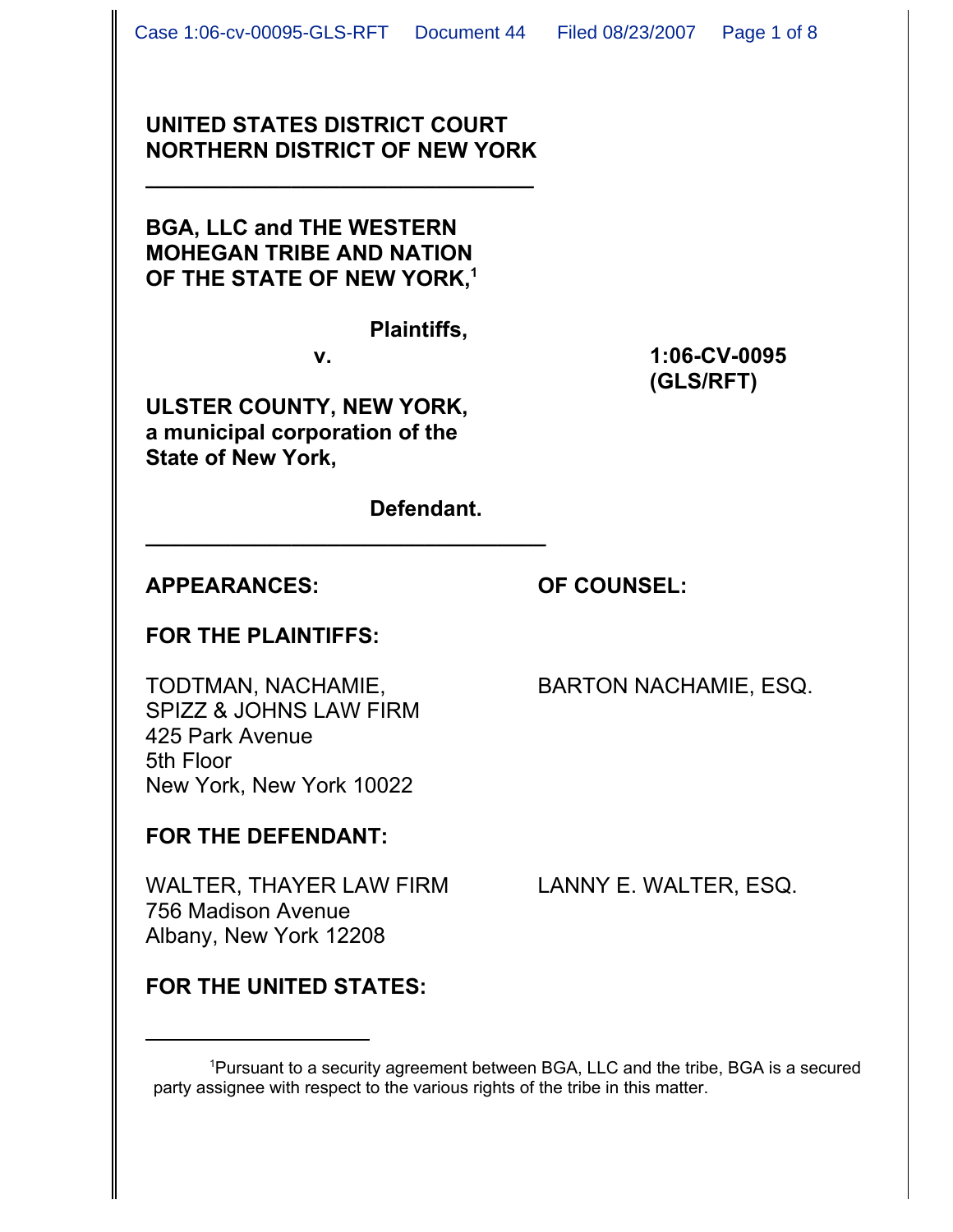(Appearing *Amicus Curiae*)

U.S. DEPT. OF JUSTICE AMBER B. BLAHA, ESQ. Environment and Natural Resources Division P.O. Box 7611, Ben Franklin Station Washington, D.C. 20044-4390

HON. GLEN T. SUDDABY WILLIAM H. PEASE Office of United States Attorney Assistant U.S. Attorney P.O. Box 7198 100 S. Clinton Street Syracuse, New York 13261-7198

### **Gary L. Sharpe U.S. District Judge**

# **MEMORANDUM-DECISION AND ORDER**

# **I. Introduction**

Plaintiff Indian tribe seeks federal recognition of its sovereignty as an Indian Nation and exemption from future taxation of tribal property in Ulster County. See Compl., Dkt. No. 1.<sup>2</sup> On December 29, 2006, the tribe filed a motion for summary judgment. *See Dkt. No. 19.* During a May 3, 2007 hearing, the court requested that the parties supplement their submissions to address the threshold question of the court's jurisdiction. Specifically, the

<sup>&</sup>lt;sup>2</sup>Specifically, the tribe seeks the following relief: (1) a declaration that the tribe is a sovereign Indian Nation, and as such, is exempt from the formal acknowledgment process dictated by the Bureau of Indian Affairs (BIA); and (2) a declaration that the property in question (including the "option property") is designated "Indian Country" and/or "Indian Lands" and therefore exempt from property taxation and foreclosure. *See Compl., Dkt. No. 1.*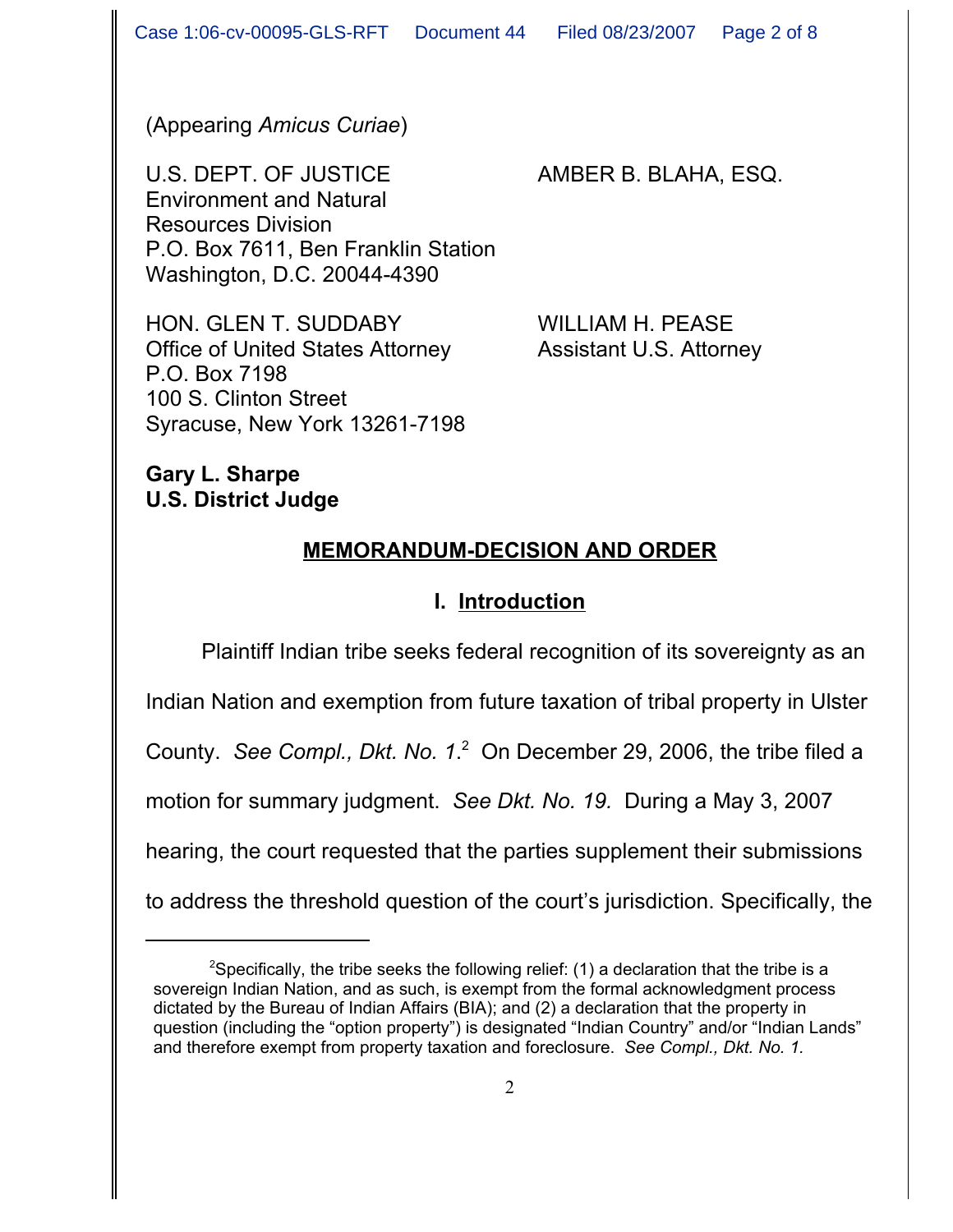court asked the parties to brief the following issue: whether an actual case or controversy exists since the County previously stipulated by settlement agreement that it would take no position on the pending motion. *See Dkt. No. 33, 28.* This issue has now been briefed. *See Dkt Nos. 36, 37-40, 41, 42, 43.* For the reasons that follow, the tribe's motion is moot, and the case is dismissed for lack of subject matter jurisdiction.

### **II. Background**

Plaintiff tribe members are descendants of the Mohegan or Mohican Indians. See Pl. SMF ¶1, Dkt. No. 19.<sup>3</sup> The present New York tribal membership resides in Washington, Ulster and Sullivan Counties. *See id.* at *¶16*. In Ulster County, the members occupy real estate commonly known as the "Tamarack property" and claim it as part of their ancestral lands. *See id.* at *¶¶7, 8*. The tribe entered into an agreement to purchase the Tamarack Property from the County in exchange for, *inter alia,* settlement of pending land claims. *See id.* at *¶20*. In sum, the agreement provided the following: (1) the tribe is tax exempt, (2) no future taxes would

 $3$ The tribe claims that it never ceded its sovereign powers to the United States and maintains a government to government relationship with the U.S. As such, it claims that it need not reaffirm its sovereign status through the BIA. *See Pl. SMF ¶¶3-4, Dkt. No. 19.*  Alternatively, the tribe claims that based on specific prior treatment by the United States government, it is *de facto* a sovereign nation. *See id.* at *¶¶11-14.*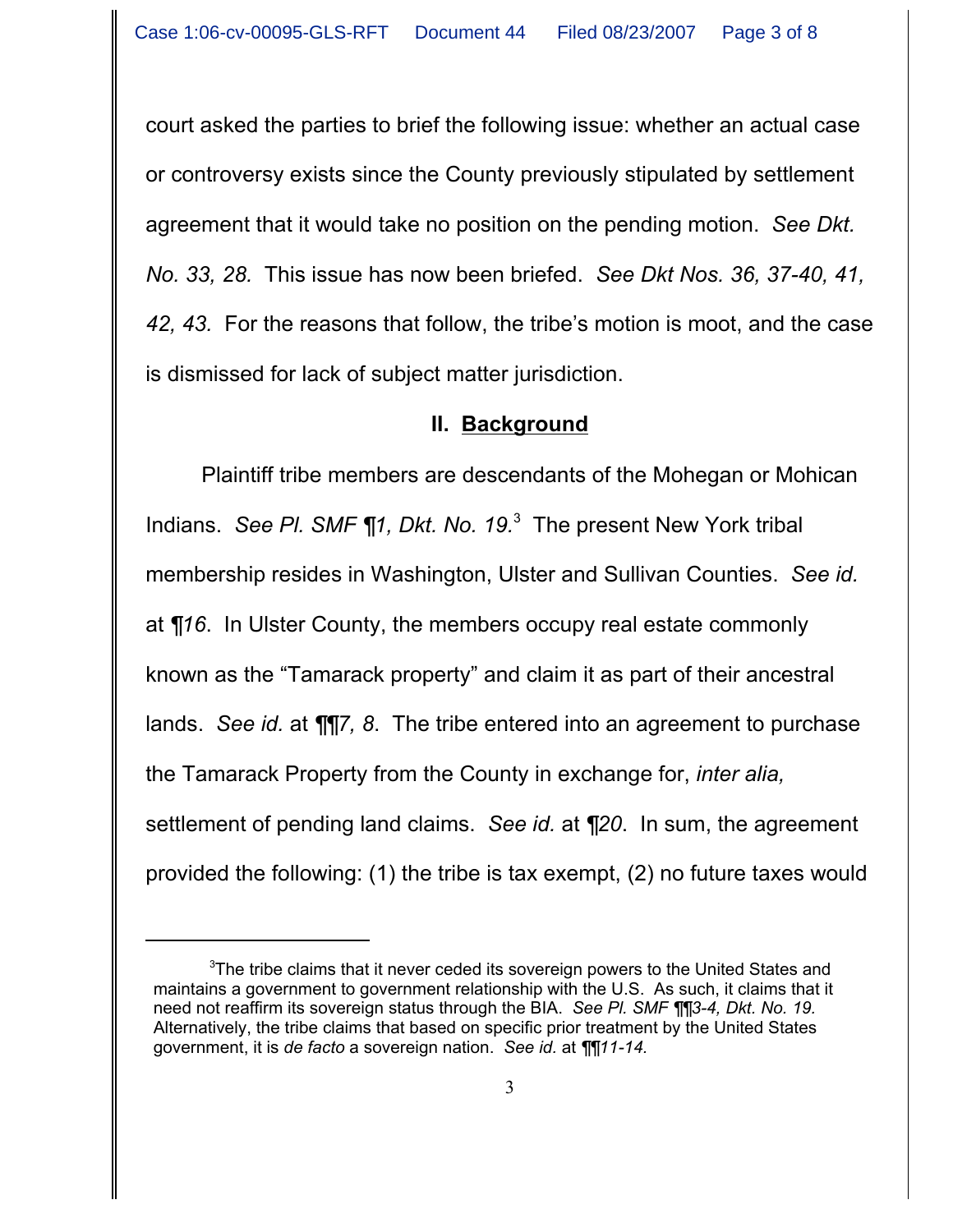be owed by the tribe on the property, (3) the property would be conveyed to the tribe (or its trustee) for the benefit of the tribe as "Indian Country," and (4) the tribe will make certain payments to the County in lieu of taxes. *See Pl. SMF ¶35, Dkt. No. 19.*<sup>4</sup>

After the agreement, the County refused to accept the tribe's payments in lieu of property taxes, and ultimately, a judgment of foreclosure was entered. *See id.* at *¶¶47, 51*. In May 2006, the parties entered into a settlement agreement which declared the foreclosure judgment null and void. *See id.* at *¶56*. 5 However, the County did not waive any right to pursue a future tax foreclosure action against the tribe if taxes were not paid. *See id.* Currently, the tribe is paying the County taxes on the property during the pendency of this action. *See Pl. SMF ¶¶60-61, Dkt. No. 19.*

# **III. Discussion**

# **A. Article III**

<sup>4</sup> The agreement required payments of \$25,000.00 dollars per year in lieu of taxes (pilot payments), or 5% of any net revenue derived by any use or activities on the property not to exceed \$250,000.00. *See id.* at *¶25.*

<sup>&</sup>lt;sup>5</sup>As part of this agreement, the tribe amended its complaint to solely seek declaratory relief from this court. *See Pl. SMF ¶25, Dkt. No. 57.* Ulster County agreed to take a neutral position on the factual allegations set out in ¶¶7-46 of the amended complaint.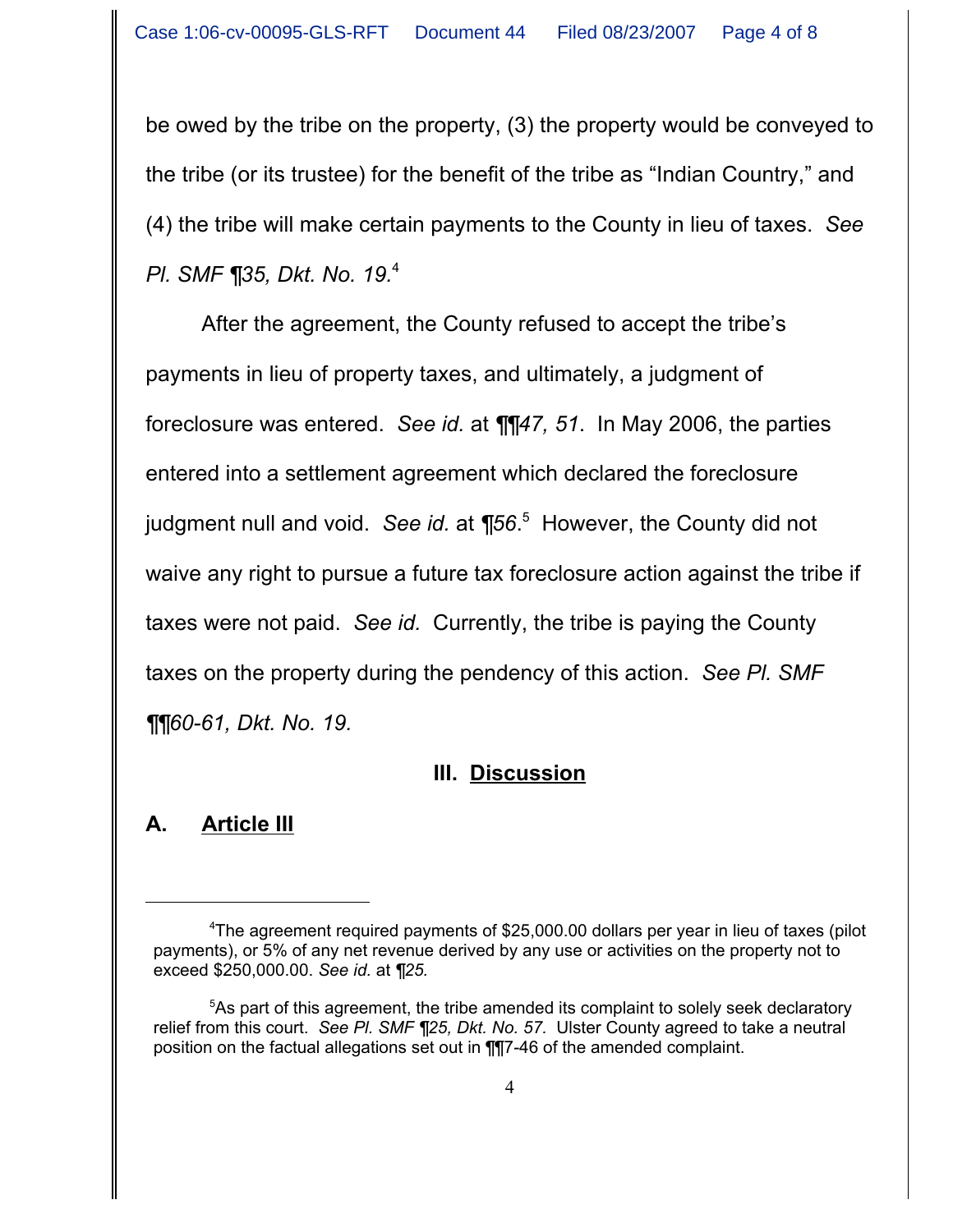The tribe contends that an actual case or controversy exists because the County maintains the future right to tax and foreclose on tribal property. In response, the Government argues that no case or controversy exists because the County takes no adverse legal or factual position on the issues before the court.

Article III of the Constitution limits the judicial authority of federal courts to "cases" and "controversies." U.S. CONST. art. III, § 2; *see also Vt. Right to Life Comm., Inc. v. Sorrell,* 221 F.3d 376, 381-82 (2d Cir. 2000). "Because Article III is a limit on judicial power, a court will not have subject matter jurisdiction over an action absent the requisite case or controversy." *S. Jackson & Son, Inc. v. Coffee, Sugar & Cocoa Exch. Inc.*, 24 F.3d 427, 431 (2d Cir. 1994) (citation omitted). "A federal court may only be called upon 'to adjudge the legal rights of litigants in actual controversies[.]'" *Id.* (citation omitted).In other words, for there to be a case or controversy, "a dispute must exist between two parties having adverse legal interests." *Id*; *see also Rehberger v. MRW Group, Inc.*, 05-CV-210, 2005 WL 1544806, at \*2 (E.D.N.Y. June 28, 2005).

Moreover, "[f]ederal district courts have discretion, in appropriate circumstances, to grant declaratory relief; but 'a mere demand for [such]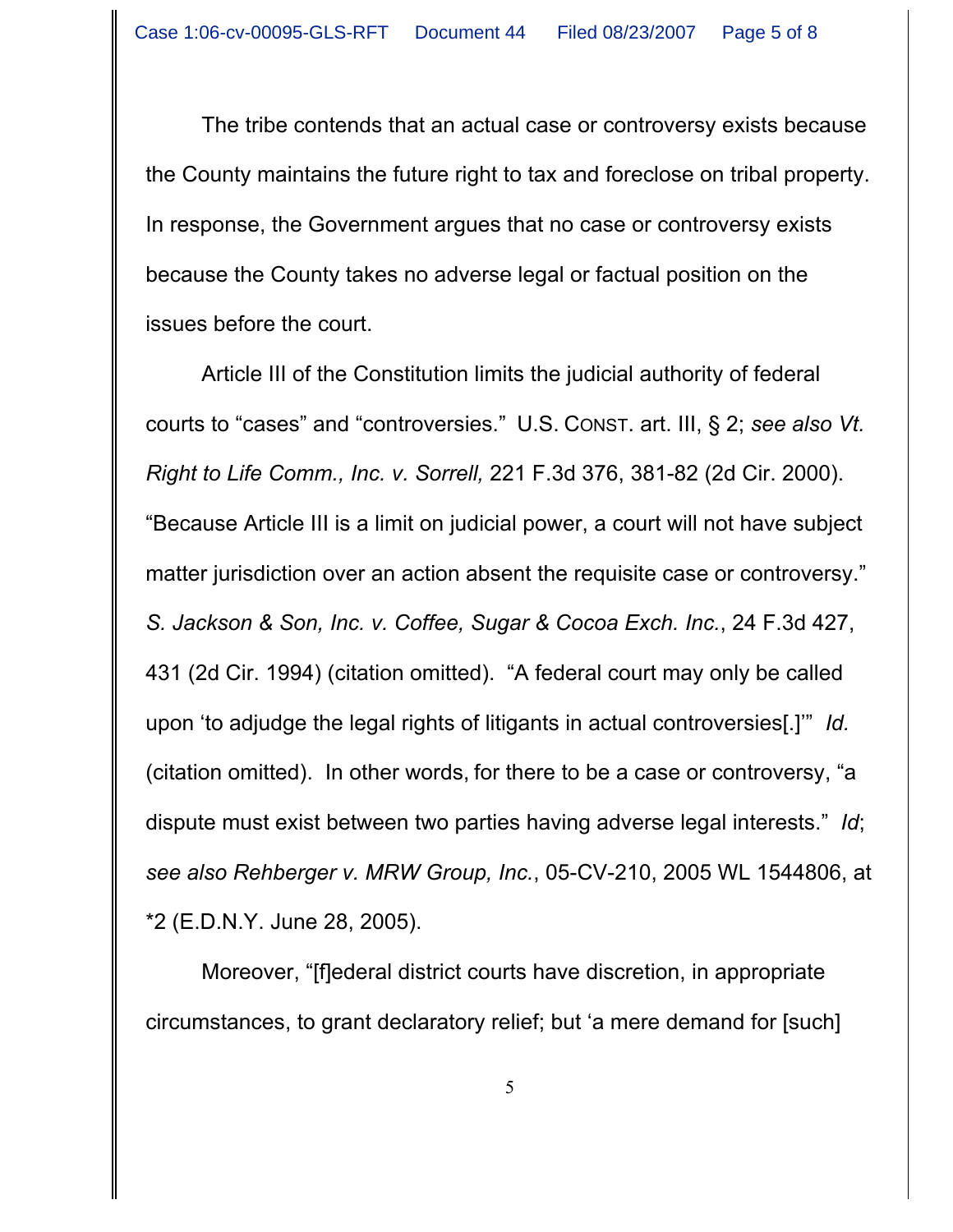relief does not by itself establish a case or controversy necessary to confer subject matter jurisdiction.'" *Jenkins v. U.S.*, 386 F.3d 415, 417 (2d Cir. 2004) (citation omitted). The Declaratory Judgment Act specifically provides: "[i]n a case of actual controversy...any court of the United States...may declare the rights and other legal relations of any interested party seeking such declaration, whether or not further relief is or could be sought." 28 U.S.C. § 2201(a). The Act "confer[s] on federal courts unique and substantial discretion in deciding whether to declare the rights of litigants." *Wilton v. Seven Falls Co.*, 515 U.S. 277, 286 (1995) (also stating that the Act "confers discretion on the courts rather than an absolute right upon the litigant."). Moreover, a plaintiff requesting declaratory relief must show that "there is a substantial controversy, between parties having adverse legal interests, of sufficient immediacy and reality to warrant the issue of a declaratory judgment." *MedImmune, Inc. v. Genetech, Inc.*, 127 S. Ct. 764, 771 (2007) (internal quotation marks and citation omitted).

# **B. Analysis**

By settlement agreement, the County previously stipulated that it would take no position on the factual and/or legal conclusions set forth in the tribe's motion for summary judgment. Therefore, the tribe and the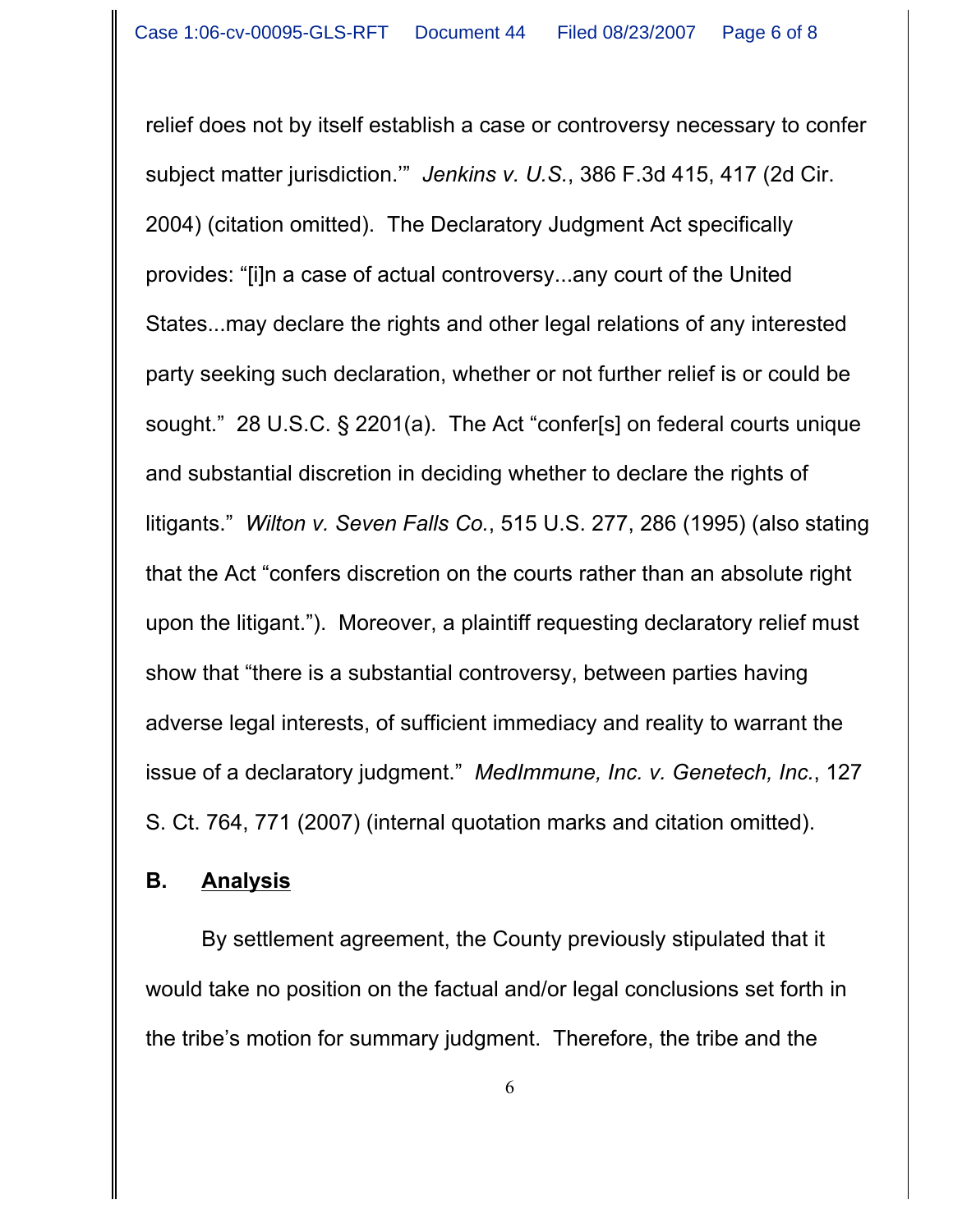County do not have adverse legal interests with respect to the issues presented to the court.<sup>6</sup> In fact, the County, as a local political entity, has no direct control over the question of sovereignty, which lies at the heart of the tribe's requested relief. Moreover, the County is not the appropriate party to sue for the type of relief sought by the tribe since, *inter alia*, it does not have the authority to alter the tribe's state and/or federal tax status. Most notably, the tribe is not asking the court to settle its underlying contract dispute with the County. *See Niagara Mohawk Power Corp. v. Tonawanda Band of Seneca Indians*, 94 F.3d 747, 753 (2d Cir. 1996) (No genuine dispute existed between the parties under the Nonintercourse Act, and instead, the cause of action arose solely under state law). In sum, the County's refusal to take a position on the factual and legal conclusions set out in the tribe's motion removes any substantial controversy for the court to decide. Therefore, the court lacks subject matter jurisdiction. Accordingly, the motion is moot, and the case is dismissed for lack of jurisdiction.

<sup>&</sup>lt;sup>6</sup>Other circuits have previously held that due to stipulations predetermined by the parties via settlement agreement "there [were] no live parties with a live controversy before the court" and thus, the district court was "powerless to act." *Fenner v. Cont'l Diving Serv., Inc.,* 543 F.2d 1113, 1117 (5th Cir. 1976).